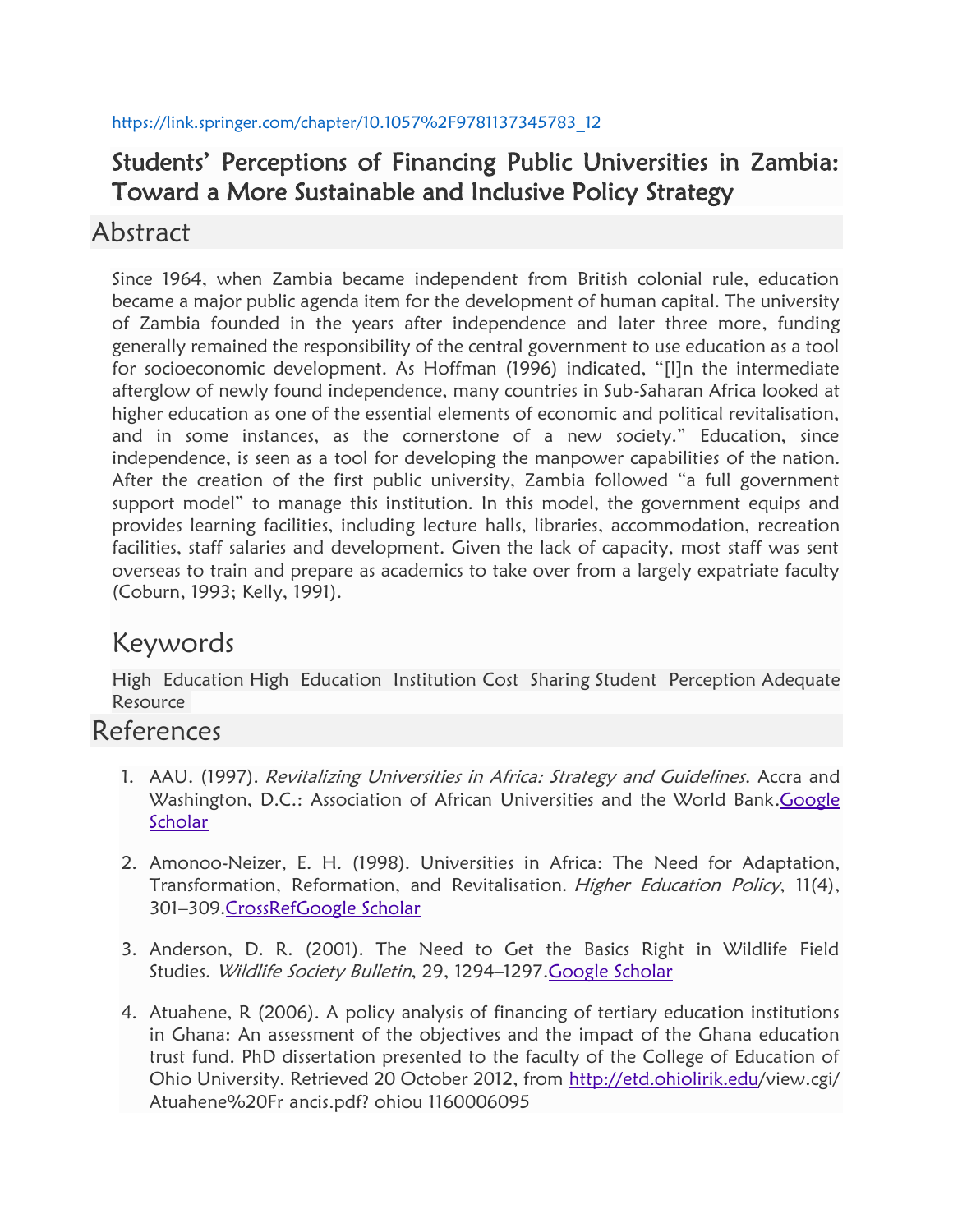- 5. Babalola, J. B. (1998). The Cost and Financing of University Education in Nigeria. Higher Education, 36(7), 43–66[.CrossRef](https://doi.org/10.1023/A%3A1003190525479)[Google Scholar](http://scholar.google.com/scholar_lookup?title=The%20Cost%20and%20Financing%20of%20University%20Education%20in%20Nigeria&author=JB.%20Babalola&journal=Higher%20Education&volume=36&issue=7&pages=43-66&publication_year=1998)
- 6. Banya, K. and Elu, J. (2001). The World Bank and Financing Higher Education in Sub-Saharan Africa. Higher Education, 42, 1-34. Google Scholar
- 7. Barr, N. (2005). Financing Higher Education: Answers from the UK. London: Routledge[.CrossRef](https://doi.org/10.4324/9780203321515)[Google Scholar](http://scholar.google.com/scholar_lookup?title=Financing%20Higher%20Education%3A%20Answers%20from%20the%20UK&author=N.%20Barr&publication_year=2005)
- 8. Carmody, B. (2004). Evolution of Education in Zambia. Ndola: Mission Press.Google **[Scholar](http://scholar.google.com/scholar_lookup?title=Evolution%20of%20Education%20in%20Zambia&author=B.%20Carmody&publication_year=2004)**
- 9. Cheboi, B. (2008). Financing Models of Higher Education in Africa. Nairobi: Ministry of Higher Education[.Google Scholar](http://scholar.google.com/scholar_lookup?title=Financing%20Models%20of%20Higher%20Education%20in%20Africa&author=B.%20Cheboi&publication_year=2008)
- 10. Cheyeka, A., Masaiti, G. and Mulenga, I. (2010). Driving the Process or Driven by the Process? The Transformation of Nkurumah College of Education into Nkramah University. Zango, 27/28(11), 1-19. Google Scholar
- 11. Choolwe, B. (2009). Re-engineering Education towards Vision 2030. Paper presented at the National Review Consultation Conference, September. Lusaka[.Google Scholar](https://scholar.google.com/scholar?q=Choolwe%2C%20B.%20%282009%29.%20Re-engineering%20Education%20towards%20Vision%202030.%20Paper%20presented%20at%20the%20National%20Review%20Consultation%20Conference%2C%20September.%20Lusaka.)
- 12. Chuta, E. J. (1998). New Dimensions in Educational Financing: The Nigerian Educational Bank. Higher Education, 35(4), 423-433. CrossRef[Google Scholar](http://scholar.google.com/scholar_lookup?title=New%20Dimensions%20in%20Educational%20Financing%3A%20The%20Nigerian%20Educational%20Bank&author=EJ.%20Chuta&journal=Higher%20Education&volume=35&issue=4&pages=423-433&publication_year=1998)
- 13. Co burn, J. (1993). Out of Africa in low-pay exodus. The Herald Scotland, 10 March. Retrieved on 20 October 2012, from <http://www.heraldscotland.com/>sport/spl/aberdeen/out-of-africa-in-low-payexodus-1.769050
- 14. CBU. (2011). Copperbelt University Fee Structure. Retrieved on 16 August 2011, from [http://www.cbu.edu.zm](http://www.cbu.edu.zm/)
- 15. Court, D. (1999). Financing Higher Education in Africa: Maker ere, the Quiet Revolution. Washington, D.C.: World Bank and the Rockefeller Foundation. Google **[Scholar](http://scholar.google.com/scholar_lookup?title=Financing%20Higher%20Education%20in%20Africa%3A%20Maker%20ere%2C%20the%20Quiet%20Revolution&author=D.%20Court&publication_year=1999)**
- 16. Daka, S.J. (2000). Innovative Strategies for Financing and Management of Engineering Education in Africa. Proceedings of the Workshop on Financing and Management of Engineering Education in Africa: the Grand Palm Hotel and Casino Resort, August 9-11. Gaborone. Google Scholar
- 17. Gillies, J. (2010). The Power of Persistence: Education System Reform and Aid Effectiveness. EQUIP, 2, 99-111. Google Scholar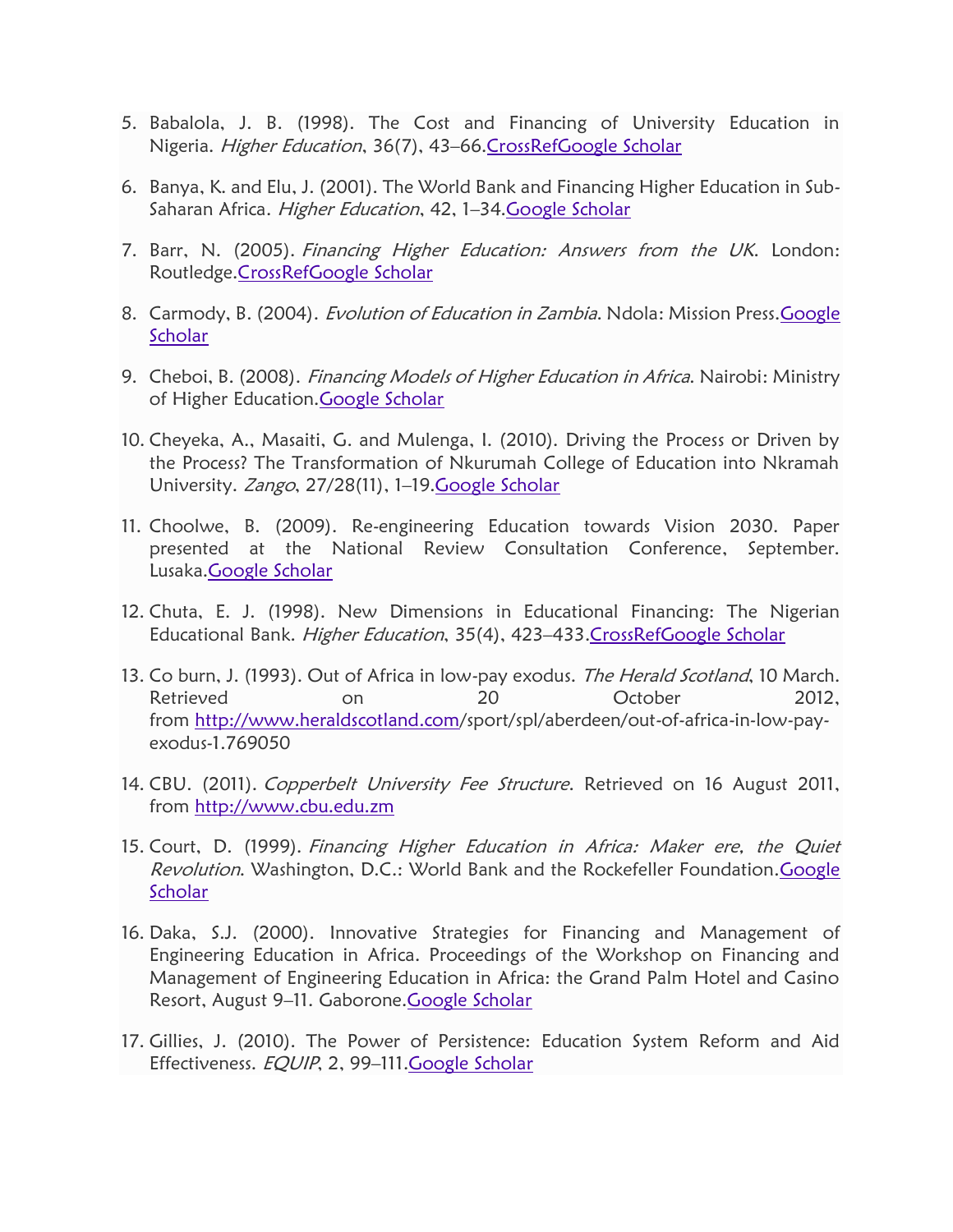- 18. GRZ. (1985). Annual Issues, 1968-85. Financial Report. Lusaka: Government Printer[.Google Scholar](https://scholar.google.com/scholar?q=GRZ.%20%281985%29.%20Annual%20Issues%2C%201968%E2%80%9385.%20Financial%20Report.%20Lusaka%3A%20Government%20Printer.)
- 19. Hayek, L. A. C. (1994). Research Design for Quantitative Amphibian Studies. In W. R. Heyer, M. A. Donnelly, R. W McDiarmid, L. A. C. Hayek and M. S. Foster (Eds), Measuring and Monitoring Biological Diversity: Standard Methods for Amphibians. Washington, D.C.: Smithsonian Institution Press. Google Scholar
- 20. Hoffman, A. (1996). The Destruction of Higher Education in Sub-Saharan Africa. The Journal of Blacks in Higher Education, Winter, 10, 83-87. Google Scholar
- 21. Johnstone, D. B. (2001). Cost-Sharing in Higher Education: Tuition, Financial Assistance, and Accessibility. Czech Sociological Review, 39(3), 351-374.Google **[Scholar](http://scholar.google.com/scholar_lookup?title=Cost-Sharing%20in%20Higher%20Education%3A%20Tuition%2C%20Financial%20Assistance%2C%20and%20Accessibility&author=DB.%20Johnstone&journal=Czech%20Sociological%20Review&volume=39&issue=3&pages=351-374&publication_year=2001)**
- 22.Johnstone, D. B. (2009a). Financing Higher Education: Who Pays and Other Issues. Baltimore: Johns Hopkins University Press[.Google Scholar](http://scholar.google.com/scholar_lookup?title=Financing%20Higher%20Education%3A%20Who%20Pays%20and%20Other%20Issues&author=DB.%20Johnstone&publication_year=2009)
- 23.Johnstone, D. B. (2009b). Worldwide Trends in Financing Higher Education: A Conceptual Framework. In J. Knight (Ed.), Financing Higher Education: Access and Equity. Rotterdam: Sense Publishers. Google Scholar
- 24. Kelly, M.J. (1991). *Education in a Declining Economy*. Washington, D.C.: World Bank[.Google Scholar](http://scholar.google.com/scholar_lookup?title=Education%20in%20a%20Declining%20Economy&author=MJ.%20Kelly&publication_year=1991)
- 25.Kelly, M.J. (1999). The Origins and Development of Education in Zambia: From Precolonial Times to 1996. Lusaka: Image printers[.Google Scholar](http://scholar.google.com/scholar_lookup?title=The%20Origins%20and%20Development%20of%20Education%20in%20Zambia%3A%20From%20Pre-colonial%20Times%20to%201996&author=MJ.%20Kelly&publication_year=1999)
- 26.Levidow, L. (2001). Marketizing Higher Education: Neo-liberal Strategies and Counter Strategies. *Education and Social justice*, 3(2), 12-24. Google Scholar
- 27.Lulat, Y. G. M. (2003). The Development of Higher Education in Africa: A Historical Survey. In D. Tefena and P. G. Altbach (Eds), African Higher Education: An International Reference Handbook. Bloomington: Indiana University Press. Google [Scholar](http://scholar.google.com/scholar_lookup?title=The%20Development%20of%20Higher%20Education%20in%20Africa%3A%20A%20Historical%20Survey&author=YGM.%20Lulat&publication_year=2003)
- 28. MOE. (1996). *Educating Our Future: National Policy on Education*. Lusaka: Ministry of Education. Google Scholar
- 29. MOE. (2009a). Annual Progressive Report. Lusaka: Ministry of Education. Google **[Scholar](http://scholar.google.com/scholar_lookup?title=Annual%20Progressive%20Report&publication_year=2009)**
- 30. MOE. (2009b). *Strategic Plan*. Lusaka: Ministry of Education. Google Scholar
- 31. MOE. (2010a). Medium Term Expenditure. Lusaka: Ministry of Education. Google [Scholar](http://scholar.google.com/scholar_lookup?title=Medium%20Term%20Expenditure&publication_year=2010)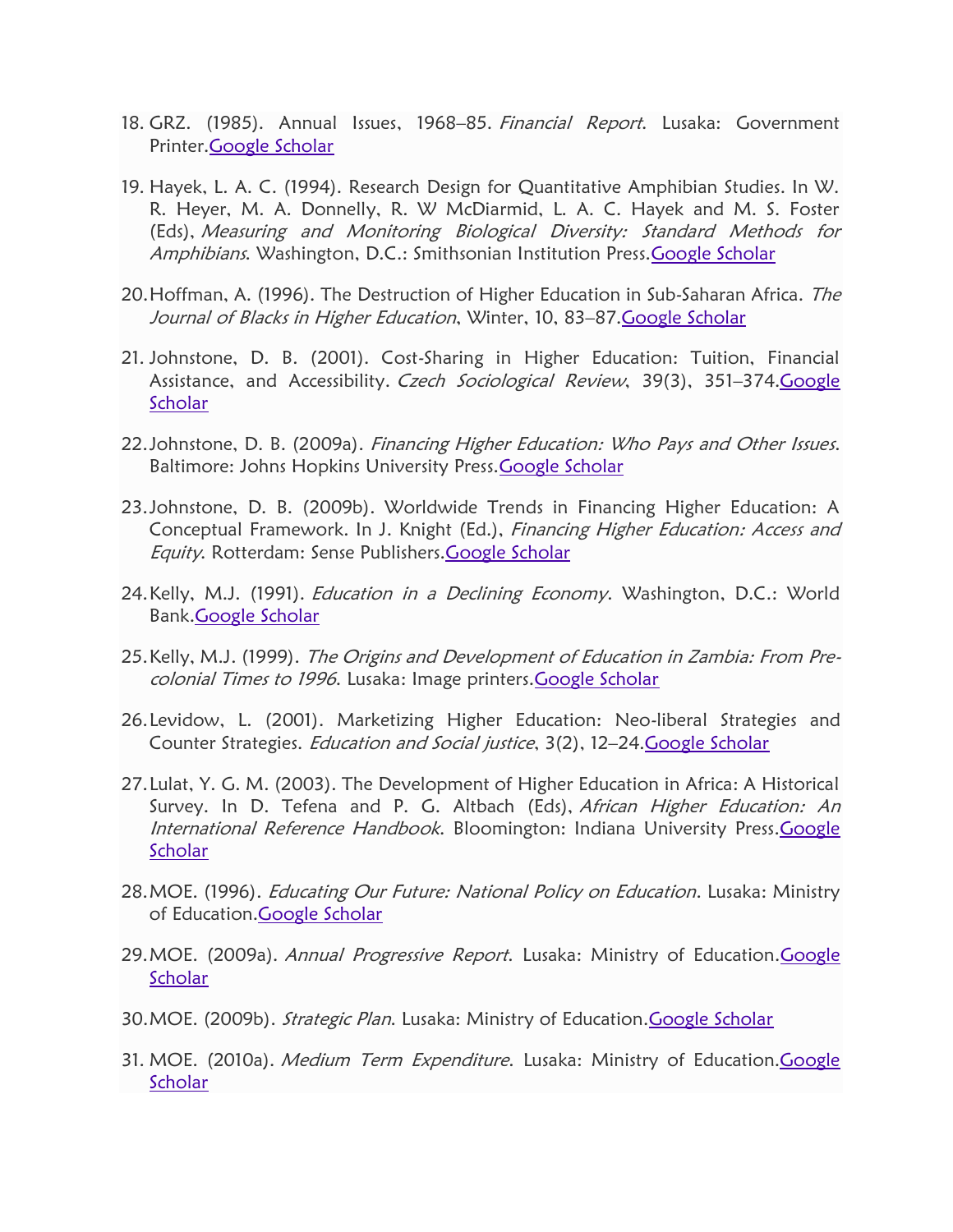- 32. MOE. (2010b). Recurrent Budget Estimates. Lusaka: Ministry of Education. Google **[Scholar](http://scholar.google.com/scholar_lookup?title=Recurrent%20Budget%20Estimates&publication_year=2010)**
- 33. MOE. (2010c). Annual Education Bulletin and Strategic Plan. Lusaka: Ministry of Education[.Google Scholar](http://scholar.google.com/scholar_lookup?title=Annual%20Education%20Bulletin%20and%20Strategic%20Plan&publication_year=2010)
- 34. MOE. (2011). Recurrent Budget Estimates. Lusaka: Ministry of Education. Google **[Scholar](http://scholar.google.com/scholar_lookup?title=Recurrent%20Budget%20Estimates&publication_year=2011)**
- 35.MOE. (2012). Minutes for the Commission to Review the 1996 Policy Document. Lusaka: Ministry of Education[.Google Scholar](http://scholar.google.com/scholar_lookup?title=Minutes%20for%20the%20Commission%20to%20Review%20the%201996%20Policy%20Document&publication_year=2012)
- 36.MU. (2012). Mulungushi University Handbook. Kabwe: Mulungushi University[.Google Scholar](http://scholar.google.com/scholar_lookup?title=Mulungushi%20University%20Handbook&publication_year=2012)
- 37.Musokotwane, S. (2009). Challenges of Financing Education in Zambia. Presentation by the Zambian Minister of Finance at financing consultation symposium, September. Lusaka[.Google Scholar](https://scholar.google.com/scholar?q=Musokotwane%2C%20S.%20%282009%29.%20Challenges%20of%20Financing%20Education%20in%20Zambia.%20Presentation%20by%20the%20Zambian%20Minister%20of%20Finance%20at%20financing%20consultation%20symposium%2C%20September.%20Lusaka.)
- 38. Mwanakatwe, J. (1968). The Growth of Education in Zambia Since Independence. Lusaka: Oxford University Press[.Google Scholar](http://scholar.google.com/scholar_lookup?title=.The%20Growth%20of%20Education%20in%20Zambia%20Since%20Independence&author=J.%20Mwanakatwe&publication_year=1968)
- 39. Mwanza, J. (2008). Access and Relevance to Zambia and Beyond. Lusaka: Unza Press[.Google Scholar](http://scholar.google.com/scholar_lookup?title=Access%20and%20Relevance%20to%20Zambia%20and%20Beyond&author=J.%20Mwanza&publication_year=2008)
- 40.Nkanza, P. (2010). Assessment of Zambia's Higher Education. Paper presented to the Ministry of Education and other key stakeholders, July. Lusaka[.Google Scholar](https://scholar.google.com/scholar?q=Nkanza%2C%20P.%20%282010%29.%20Assessment%20of%20Zambia%E2%80%99s%20Higher%20Education.%20Paper%20presented%20to%20the%20Ministry%20of%20Education%20and%20other%20key%20stakeholders%2C%20July.%20Lusaka.)
- 41. Nshidano, P. (2010). Poverty levels in Zambia still on the increase-CSPR, 31 March. Lusaka Times. Retrieved 1 March 2012. from: <http://www.lusakatimes.com/>2010/03/31/poverty-levels-zambia-increasecspr/
- 42. Post Newspaper. (2012). The Vacant Positions, 1-18 February. Copper belt University[.Google Scholar](https://scholar.google.com/scholar?q=Post%20Newspaper.%20%282012%29.%20The%20Vacant%20Positions%2C%201%E2%80%9318%20February.%20Copper%20belt%20University.)
- 43.Simukanga, S. (2009). 39th Graduation Address: University sustainability Lusaka: University of Zambia. Google Scholar
- 44.SARUA. (2012). Financing Higher Education in Southern Africa: A Guide to Public Universities in Southern Africa-Zambia. Southern African Regional University Association.. Retrieved 20 October 2012, from <http://www.sarua.org/>files/Handbook/SARUA%20 Handbook\_Zambia.pdf
- 45. Steyn, G. and de Villiers, P. (2006). The Impact of Changing Funding Sources on Higher Education Institutions in South Africa. Pretoria: The Council on Higher Education[.Google Scholar](http://scholar.google.com/scholar_lookup?title=The%20Impact%20of%20Changing%20Funding%20Sources%20on%20Higher%20Education%20Institutions%20in%20South%20Africa&publication_year=2006)